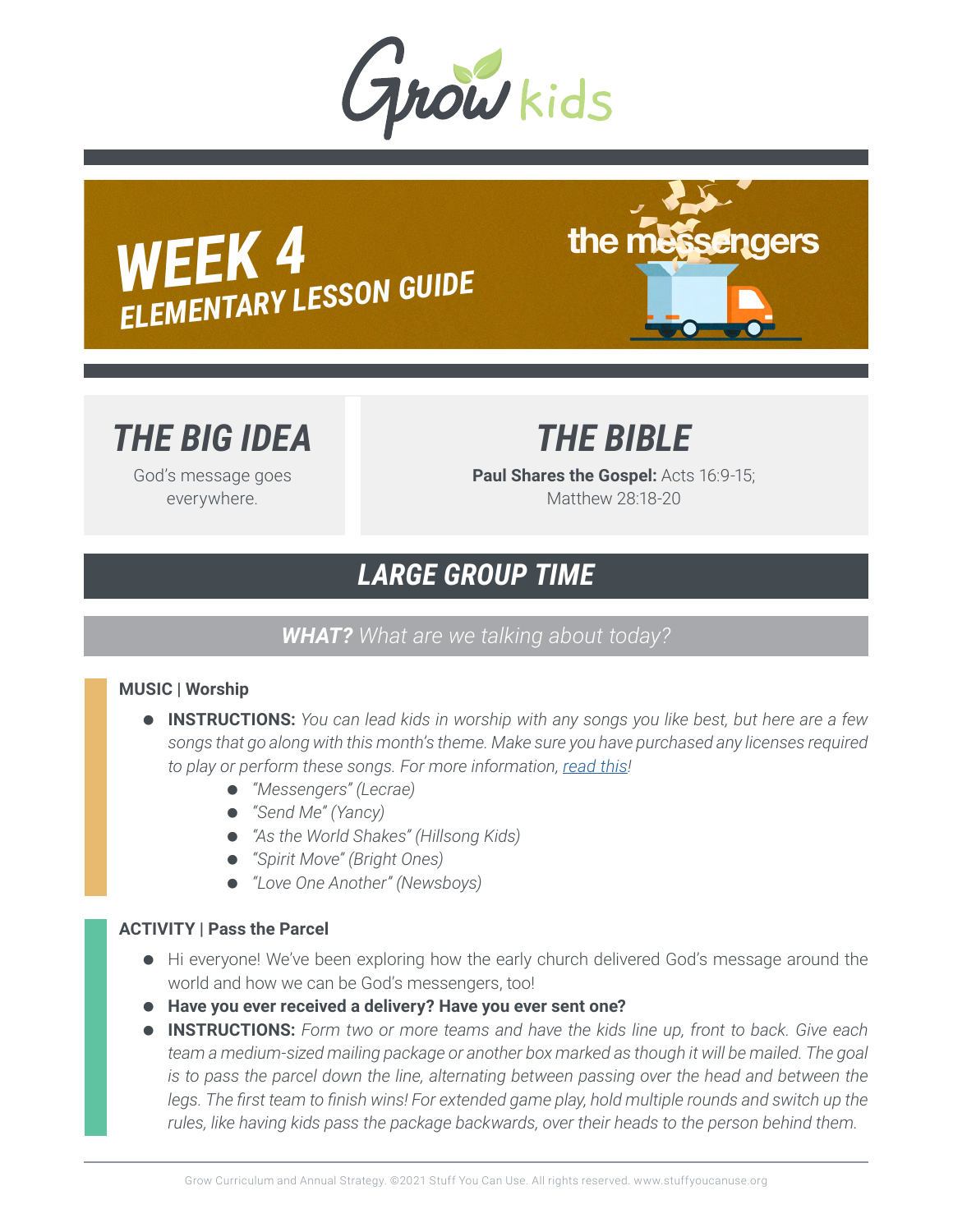# **PRETEEN HACK:** *Have preteens take an egg and try to package it safely in a box. Their goal is to have their egg survive if dropped and beat up. Give them different items to help package into a small box. Go outside (or lay out a trash bag) to drop the boxes then check the eggs.*

### **ACTIVITY | Delightful Delivery**

- **Who likes getting packages delivered to your house?** Birthday gifts, special surprises, or even items you may need for a family vacation are my favorite kind.
- Have you ever thought of how those packages get to your house? Mail carriers and delivery people! We are going to thank the people for delivering our packages.
- **INSTRUCTIONS:** *Using one of these templates (or creating one of your own), have kids decorate a thank you note and encourage them to deliver it to their mail carrier or delivery person this week. Consider adding a place for families to write a note or invite their mail carrier to church with them!*

### **QUESTION | Where is the farthest you've ever been from home?**

- **How did you get there?** Did you go by car, plane, train, or boat?
- **How long did it take?** Some trips take hours. Other trips might take days!
- **Were you visiting someone or going sightseeing?**
- **What's your favorite memory of that trip?**

## *SO WHAT? Why does it matter to God and to us?*

### **BIBLE STORY | Paul Shares the Gospel**

- **INSTRUCTIONS:** *Read Acts 16:9–15. At the end, hand out heart-shaped pieces of purple cloth to all the kids.*
- Paul shared the good news about Jesus with many people. Sometimes, he'd make plans to visit certain cities and tell them about Jesus.
- But in today's story, Paul went somewhere because God gave him directions. How? Let's find out!
- *[Read verses 9–10.]*
	- **Why did Paul head for Macedonia?** God gave him a dream to help people there!
- *[Read verses 11–12.]*
	- **What do you think happened while Paul was in Macedonia?** Paul didn't know yet, but he was there because God told him to go!
- *[Read verses 13–15. Then, hand out the purple heart-shaped cloths to all the kids.]*
	- Paul and his friends began teaching about Jesus to the people there. One of the people who heart his message was a woman named Lydia. She made and sold purple cloth.
	- When she heard the message, Lydia decided to follow Jesus and was baptized. That means she chose to become a member of God's family. That's wonderful!
	- **Do you think it was a coincidence that she was at the place Paul came to speak at? Why?**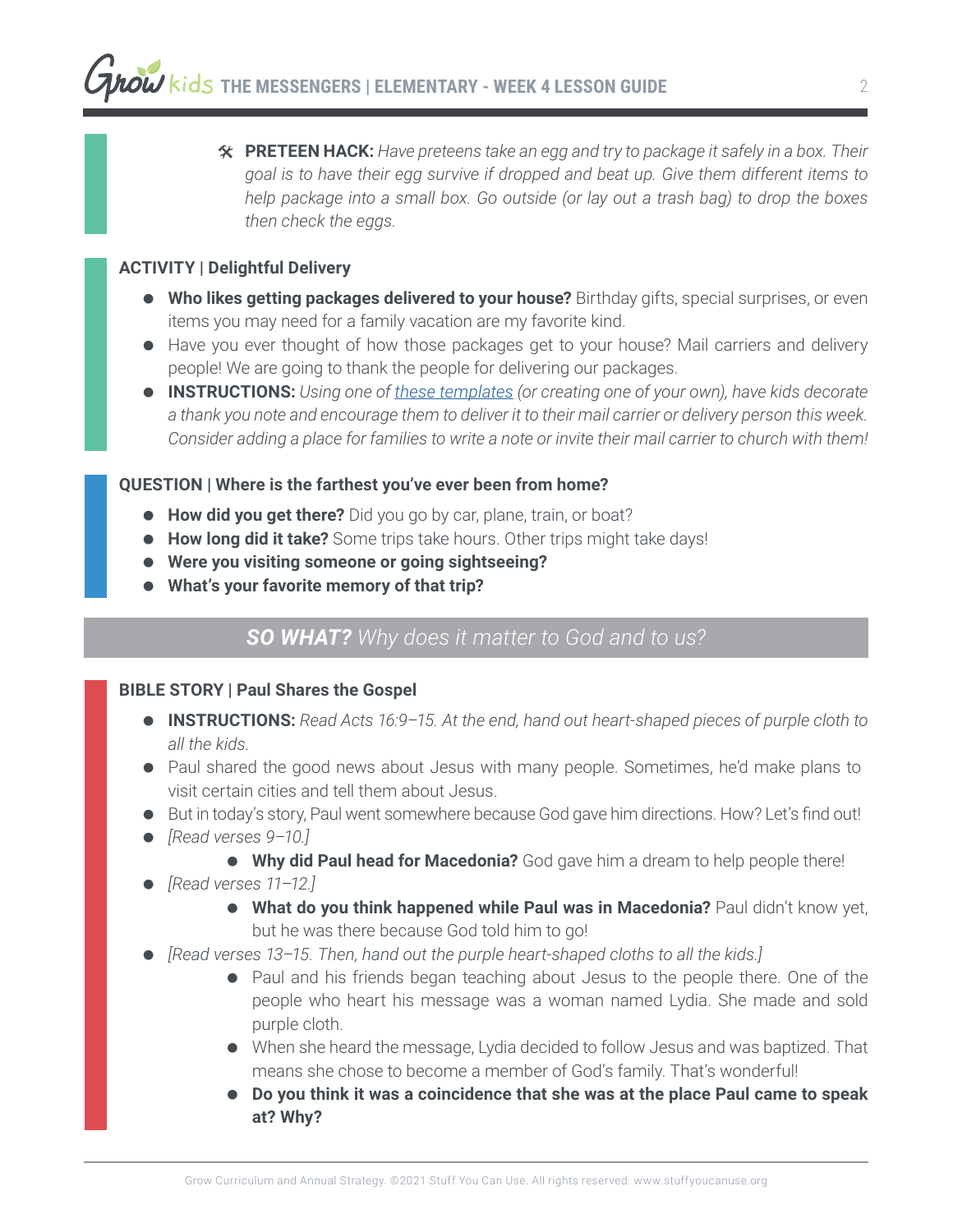- It seems that God sent Paul all the way to Macedonia to deliver the message about Jesus to Lydia!
- Keep this purple cloth to remind you that God can open people's hearts to hear God's message, and that can happen anywhere!

### **BIG IDEA | God's message goes everywhere.**

- **INSTRUCTIONS:** *Prepare four boxes. On one side, write one word per box: "North," "South," "East," and "West" in large letters. On the other side, write one word per box: "God's," "message," "goes," and "everywhere." Position the boxes so that kids can only see the side with the direction words. Have Special Messenger (SM) enter with an empty wagon.*
- **Storyteller:** I'm waiting for our Special Messenger, but not for a delivery. Today, I have packages that I want to deliver to different places. *(Read the labels on each of the boxes and indicate which direction they will go.)*
- **SM:** *(Enters with wagon*) Hello, hello! I hear you have some special deliveries you need me to take!
- **Storyteller:** Hello, Special Messenger! Yes, I have these packages that need to go to different places.
- **SM:** Let me take care of those for you. *(Lifts each package one at a time and turns around to place each on the wagon, revealing the words on the back.)*
- **Storyteller:** Hey, look! There's the Big Idea for today! **God's message goes everywhere.** Let's all say it together. **God's message goes everywhere!**

### **VIDEO | The Messengers, Episode 4**

**INSTRUCTIONS:** *Play this week's episode of Grow TV.*

### **IMAGE | Paul's Journeys**

- Paul went to many places to deliver God's message about Jesus. Let's follow his journey on this awesome map!
- **INSTRUCTIONS:** *Show this interactive map of Paul's missionary journeys and click on the names of cities mentioned in today's story.*
- Wow! He went to all these places to deliver God's message, and there weren't even any steam ships or airplanes yet!
- **What are some of the cities Paul went to in today's story?**
- Troas? Samothrace? Philippi? Thyatira? Let's find some of these on the map!
- **.** Isn't it amazing that one person could bring God's message to all these places?
- But as you know, it didn't stop there! People kept sharing about God . . . all across the globe!
- **God's message goes everywhere!**

### **ACTIVITY | Where Have You Been?**

 We just looked at the places Paul traveled to deliver God's message. Where have you been to? Mark them on this map!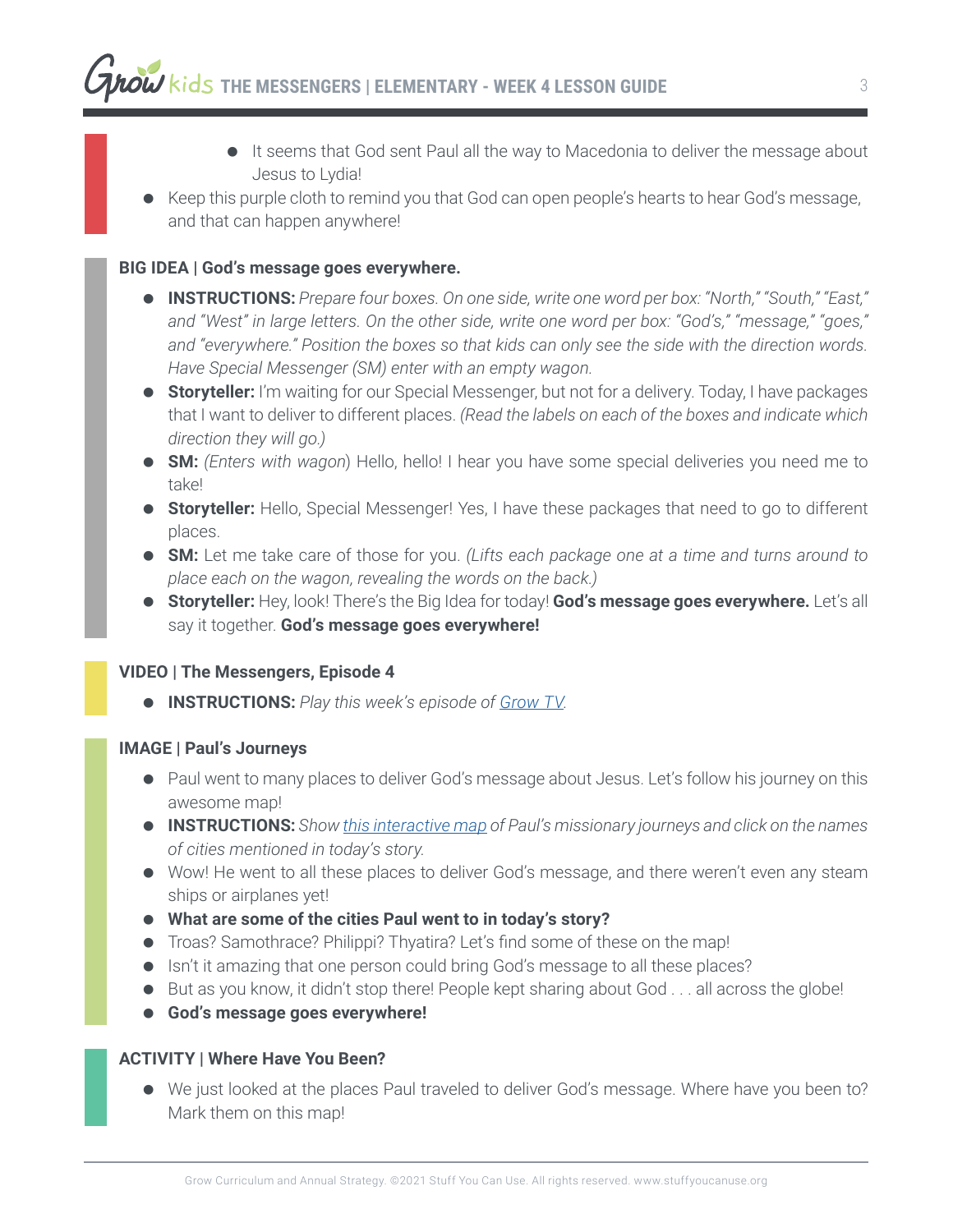# **THE MESSENGERS | ELEMENTARY - WEEK 4 LESSON GUIDE**

 **INSTRUCTIONS:** *Post a large world map and give each kid a few dot stickers. Have them put stickers on some of the places they have been to. Kids may not have traveled all that much, so you could expand this activity to places they know family members have been (or are from), places they want to go to one day, or places they've even just heard things about. If your church sponsors missionaries, this would be a great way to share that with the kids. (To make this more active, cut up the map by continent and place them in different parts of the room and have kids do a gallery walk to each station to place their stickers.)*

- # **PRETEEN HACK:** *Use different color stickers for where preteens have been, where they want to go, and where they know someone. Once stickers have been placed, ask them what they loved about the different places or if they have not traveled before, what makes them want to visit a specific place.*
- # **SPECIAL NEEDS HACK:** *Create a simple printable map of the town, like this one, and help kids put stickers on church, school, home, the grocery store, and other places they may visit.*
- Look at all of these places we've marked! If we knew people in each of these places, we'd have connections all over the world.
- Now imagine if we talked about Jesus in all these places. It would really show that **God's message goes everywhere!**

### **BIBLE | Matthew 28:18–20**

- **INSTRUCTIONS:** *Find Matthew 28:18–20 in your Bibles and read it.*
- **Where did Jesus get his authority?**
- **What did Jesus ask his followers to do?** To go and make disciples of all nations, and baptize people, and teach them to obey God.
- Notice that Jesus said to go to "all nations." Jesus wanted from the start for the good news about what he did for us to reach every last person on earth.
- This command Jesus gave the disciples is known as the Great Commission. We can also see it as a co-mission . . . because Jesus said he would be with us as we do this!

### *NOW WHAT? What does God want us to do about it?*

### **RESPONSE | Good News Labels**

- You don't have to be a pastor or work at a church. You can be a messenger no matter who you are!
- **What do you want to be when you grow up?** A doctor? You can show God's love by caring for sick people. A social worker? You can work with people who are hurting, just like Jesus did. An influencer? You can use your influence to point people to God!
- We can start by practicing what we are going to tell people about God.
- **INSTRUCTIONS:** *Give each kid a shipping label sticker and a pen or marker. Have them write a short message (such as "God loves you") on the sticker and place it on a large box. Add some movement to this activity by having kids run up to an adult leader to grab their labels, then move to where the boxes are.*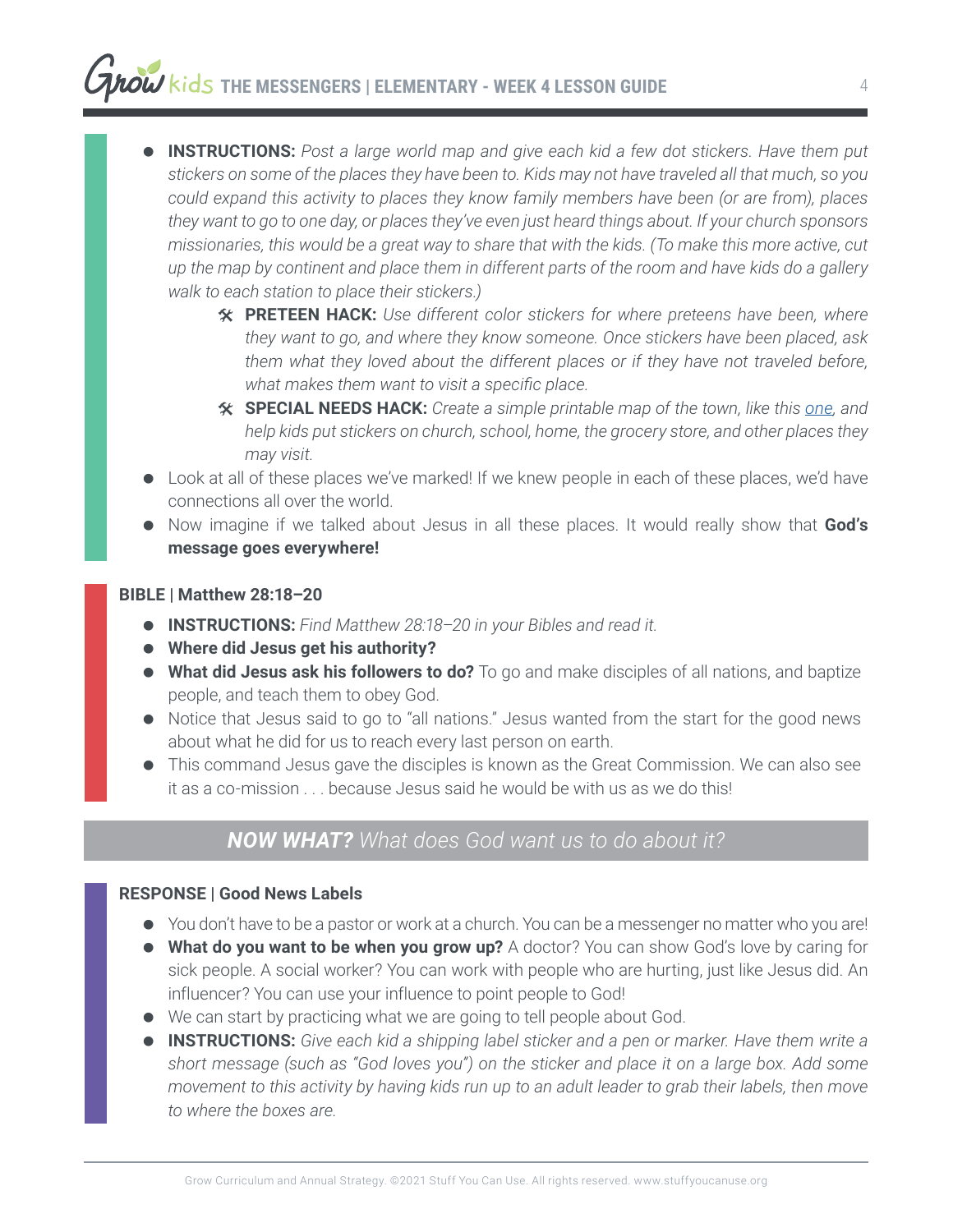- Think of a short phrase about God's message and write it on the shipping label. Then, put it on this big box to share God's love around the world.
- Remember, **God's message goes everywhere!**

### **ACTIVITY | Places to Ship**

- **INSTRUCTIONS:** *Share a story about how your or someone you know came to know Jesus because of someone else being God's messenger. Then play charades, reverse charades, or pictionary with words that describe different places God's message can go (e.g., desert, school, beach, grocery store, etc.).*
	- # **SPECIAL NEEDS HACK:** *Print out and project images of different locations around the world and common places around the neighborhood. Ask kids to identify the place and whether or not they can talk about Jesus there.*
- This game shows us that we can talk about Jesus anywhere because **God's message goes everywhere!**
- **How would you share God's message at** *[pick a couple of that words that were played]*?

### **MEMORY VERSE | Assembly Required**

- People don't always get God's message all at once. Sometimes, they get the message piece by piece, a little at a time until they start to understand.
- $\bullet$  It's like getting something delivered in separate boxes, like today's memory verse!
- **INSTRUCTIONS:** *Break the memory verse down into seven sections and write each section on an index card. Put the index cards inside seven identical boxes. Shuffle them around and have kids come up one at a time and try to figure out which box holds the first part of the verse. Do this until someone picks the right box, then take the card out and remove that box. Shuffle the remaining boxes around and continue until all the memory verse parts are found.*

### **PRAYER**

 God, we know you created the whole world and that you love everyone in it, and you want every last one of us to know you and love you back. Show us ways we can deliver your message of love wherever we go. We pray that everyone would get your message and know your love, too! Amen.

## *SMALL GROUP TIME*

### **DISCUSSION**

- **What happened in Paul's vision?**
- **What was the name of one of the women who heard Paul's message? What was her profession?**
- **What happened when Lydia heard Paul's message?**
- **Read Matthew 28:18–20. What does Jesus ask us to do?**
- **If you could go anywhere in the world, where would you want to go?**